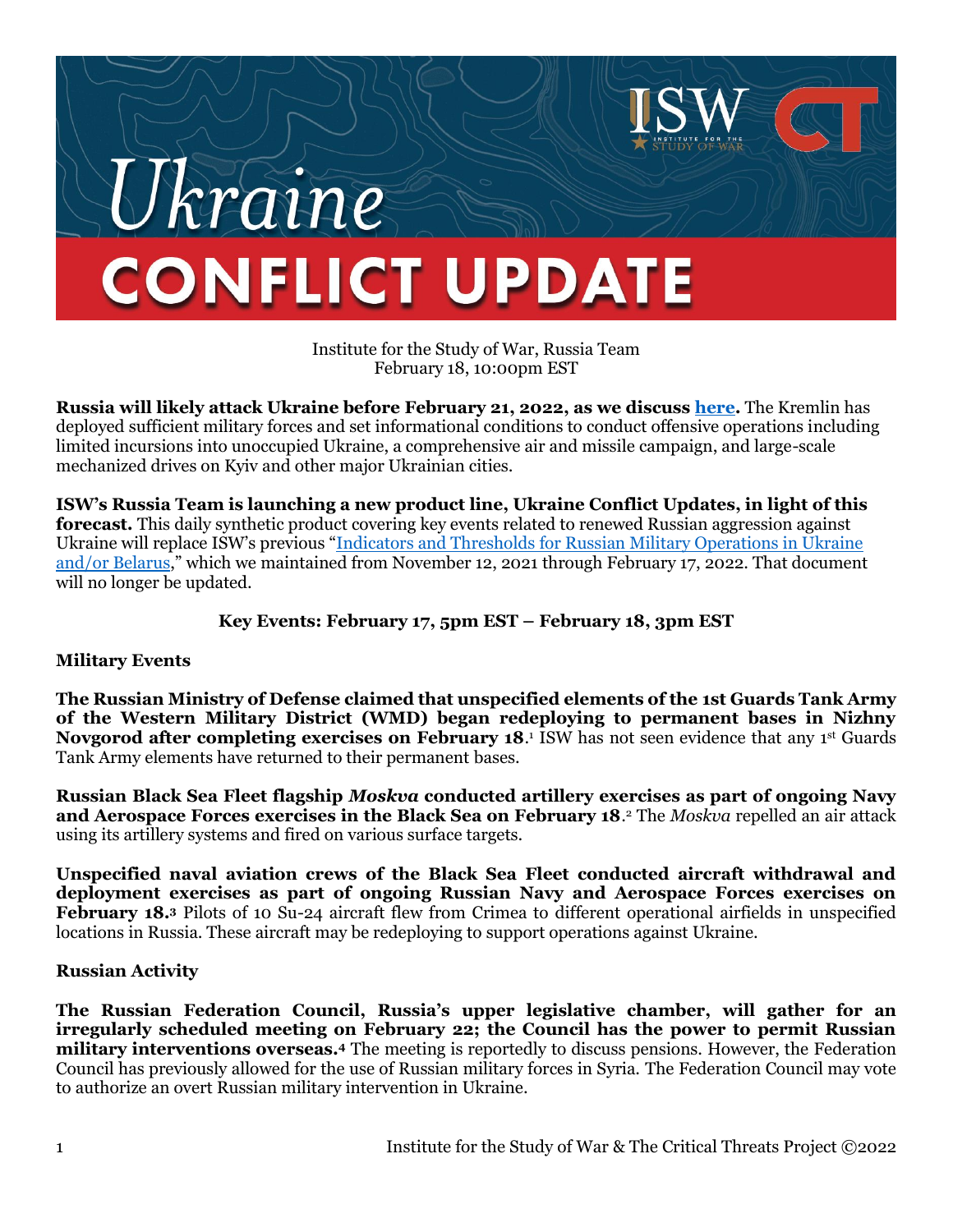**Kremlin spokesperson Dmitry Peskov announced on February 18 that Russian President Vladimir Putin will oversee Russia's "Grom 2022" annual strategic nuclear triad exercises on February 19**. <sup>5</sup> Peskov added that Belarusian President Alexander Lukashenko may also oversee the exercises if Putin decides to invite Lukashenko. Peskov said that Putin will observe the exercises from an unspecified "situational center" in Moscow, likely the Russian Ministry of Defense's National Defense Control Center (NDCC). The Russian military conducting Grom nuclear readiness exercises in the winter is anomalous; the Russian military typically conducts annual Grom exercises in the fall.

**Russian Foreign Ministry spokesperson Maria Zakharova explicitly accused the Ukrainian government of conducting a genocide in Donbas in an interview with Kremlin-linked TV channel**  *NTV* **on February 18.**<sup>6</sup> Zakharova also accused Western leaders of overlooking genocide.

**Russian Foreign Minister Sergey Lavrov said that Russia will not discuss Ukrainian security concerns separately from Russian security demands following talks with Greek Foreign Minister Nikos Dendias on February 18.**<sup>7</sup> Lavrov accused Ukrainian President Volodymyr Zelensky of allowing external Western "management" to decide Ukrainian affairs. Lavrov said that there is no alternative to the Minsk II Accords and criticized Ukraine's refusal to engage directly with the self-declared Donetsk and Luhansk People's Republics (DNR and LNR). <sup>8</sup> Lavrov falsely accused Ukraine of "grossly violating" its Minsk II Accords obligations by intensifying shelling against Donbas on February 17-18. Lavrov accused the Organization of Security and Cooperation in Europe Special Monitoring Mission in Ukraine (OSCE SMM) of "veiling" information about Ukrainian ceasefire violations and targeted attacks on civilians in Donbas. Lavrov claimed that an unspecified SMM report from "three years ago" (2018) found that the Ukrainian Armed Forces caused three times more destruction to civilian infrastructure than Russia's DNR and LNR proxies.

**Russian Foreign Minister Sergey Lavrov criticized NATO states' narratives about a Russian invasion in an interview with Kremlin media outlet** *RT* **on February 18.**<sup>9</sup> Lavrov accused NATO states of recruiting mercenaries from Kosovo, Albania, and Bosnia and Herzegovina to "throw Russia off balance" in Donbas.<sup>10</sup> Lavrov claimed NATO previously fabricated a pretext to intervene, insinuating NATO may militarily intervene in Donbas.<sup>11</sup> Lavrov reiterated that the Kremlin "will not be satisfied" with NATO's current answer to Russian security demands.<sup>12</sup>

**President Vladimir Putin presided over a Russian Security Council meeting about Ukraine, "growing tension provoked from outside," and Russia's security demands in Europe on February 18.**<sup>13</sup> The Kremlin readout provided no additional details.

**Russian Foreign Minister Sergei Lavrov and Belarusian Foreign Minister Vladimir Makei discussed "regional and international security" cooperation in the Union State and Russian security guarantees in Europe on February 18.<sup>14</sup>** Makei and Lavrov discussed unspecified "agreements" that Russian President Vladimir Putin and Belarusian President Lukashenko reached in Moscow on February 18.<sup>15</sup> The Russian Foreign Ministry additionally stated that Lavrov and Makei discussed "Russian initiatives on ways to ensure sustainable legal security guarantees."

**Russian State Duma Speaker Vyacheslav Volodin accused Ukrainian President Volodymyr Zelensky of violating the Minsk II Accords by refusing to negotiate with representatives from the Donetsk and Luhansk People's Republics on February 18.<sup>16</sup>** Volodin added that Russia's Investigative Committee opened a criminal investigation on the reports of civilian mass graves in Donetsk on February 16. Volodin said that leaders in Washington and Brussels have been silent on "Kyiv's crimes" regarding the graves.

**Russian Deputy Foreign Minister Sergey Vershinin initiated a United Nations Security Council (UNSC) meeting about Ukraine and formally accused Ukraine's government of "exterminating the civilian population" of the Donetsk and Luhansk People's Republics (DNR and LNR) on February 17.<sup>17</sup>** Vershinin told the UNSC that Ukraine has not implemented any of its commitments under the Minsk II Accords or under UNSC Resolution 2202 and that Russia had no obligations under and was not party to the Minsk II Accords.<sup>18</sup> Vershinin also described DNR and LNR civilian experiences of alleged Ukrainian war crimes, sharing details from the Russian Investigative Committee.19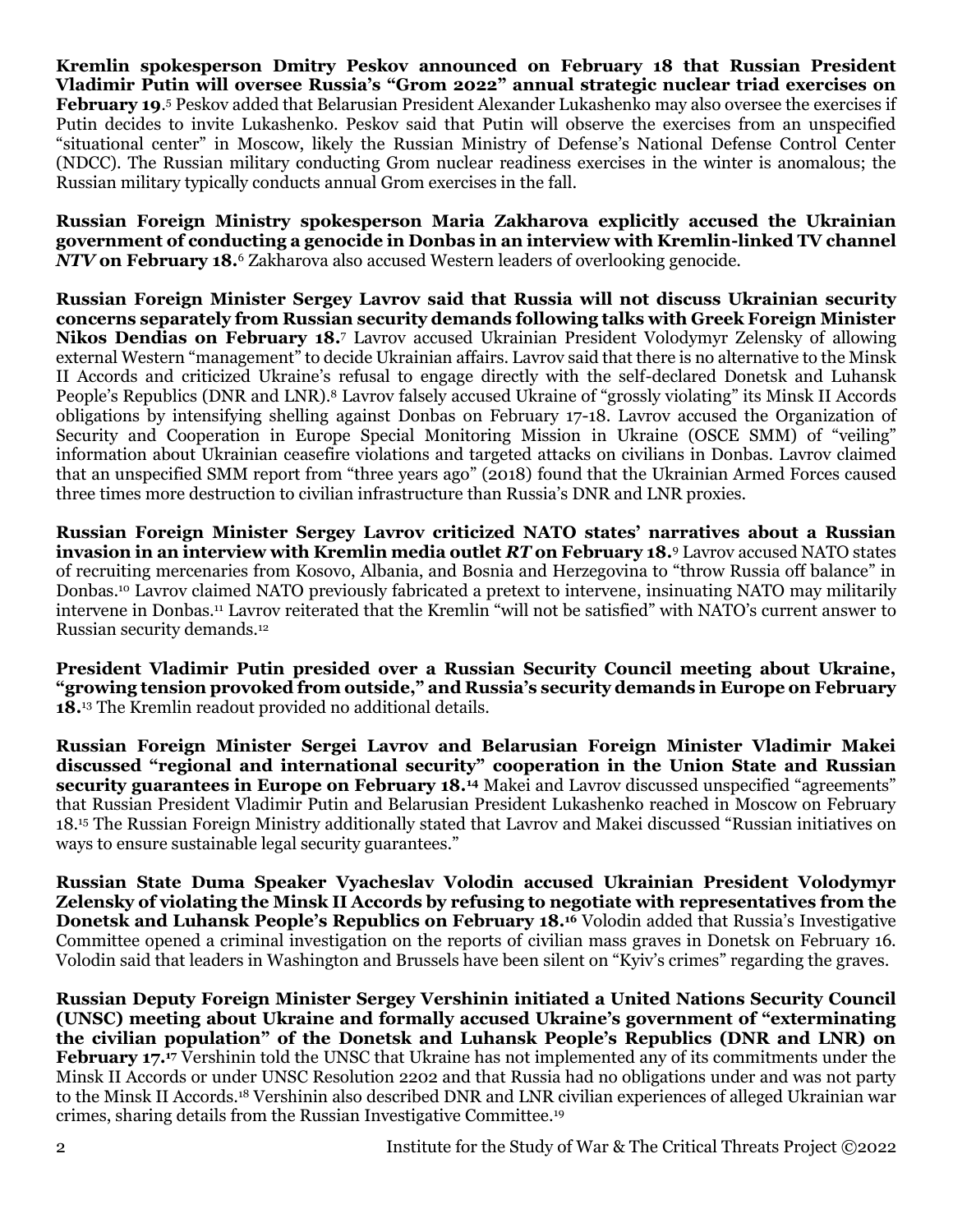## **Proxy Activity**

**The Donetsk and Luhansk People's Republics (DNR and LNR) announced mass evacuations of civilians to Rostov Oblast, Russia, on February 18 ahead of a claimed Ukrainian offensive.<sup>20</sup>** The Kremlin preplanned and is coordinating this evacuation to support disinformation operations about Ukrainian plans to attack Donbas. DNR Head Denis Pushilin stated that Rostov Oblast government services will care for DNR residents upon their arrival. The DNR Ministry of Emergency Situations claimed that the DNR plans to evacuate 700,000 residents over an unspecified time period.<sup>21</sup> Kremlin-sponsored media claimed that over 80 buses and an unspecified number of private vehicles arrived in Russia from Donbas as of February 18.<sup>22</sup> Pushilin claimed that Ukrainian President Volodymyr Zelensky will soon order an offensive against Donbas and use multiple launch rocket systems and Western-provided anti-tank and anti-aircraft weapons against civilians.<sup>23</sup> LNR Head Leonid Pasechnik called on all residents that are not mobilized to evacuate to Russia "as soon as possible" and appealed to all men to "hold weapons to stand up for their land."<sup>24</sup> The LNR opened at least three checkpoints for evacuations on the LNR's border with Russia.<sup>25</sup>

Russian President Vladimir Putin authorized a one-time payment of 10,000 rubles to every DNR and LNR refugee on February 18, likely to financially incentivize the migration necessary for the Kremlin's information campaign.<sup>26</sup> The Russian Ministry of Emergency Situations organized a refugee center and deployed an unspecified "operational group" in Rostov Oblast on February 18.<sup>27</sup> Officials in Rostov reportedly prepared hotels and children camps for refugees.<sup>28</sup> The Russian Cabinet of Ministers also took measures to open border crossings between Donbas and Russia on February 18.<sup>29</sup> Publicly available metadata showed that Pushilin and Pasechnik prerecorded their announcement videos calling for mass evacuations on February 16, before the DNR and LNR intensified shelling against Ukraine and falsely claimed that Ukraine shelled the DNR and LNR on February 17.<sup>30</sup> Ukrainian Commander-in-Chief Valery Zaluzhny earlier stated that the DNR planned to conduct a mass evacuation on February 17.<sup>31</sup>

**The Donetsk People's Republic (DNR) conducted a false flag car bomb attack against a car reportedly belonging to DNR Militia Chief Denis Sinekov and framed it as a Ukrainian attack on February 18.**<sup>32</sup> The DNR claimed that the attack occurred near a government building. Journalists affiliated with the Kremlin-linked *ANNA News* outlet recorded the destroyed car. The DNR also conducted checks of its emergency siren system throughout Donetsk on February 18 prior to the false flag attack to support an information operation claiming that Ukraine is preparing to conduct "massive shelling" against Donetsk.<sup>33</sup>

**The Donetsk and Luhansk People's Republics (LNR and LNR) rejected Kyiv's offer to meet for a Trilateral Contact Group meeting on February 18. <sup>34</sup>** LNR and DNR officials said that a meeting with the Ukrainian government is meaningless because Ukraine does not have a real proposal and the meeting is part of a Ukrainian public-relations campaign.

**Russian media outlets amplified false claims by the Luhansk People's Republic (LNR) about Ukrainian aggression against Donbas on February 17-18.** The LNR claimed that Ukrainian special forces, not LNR militants, shelled a kindergarten in Stanytsa Luhanska on February 17. The LNR added that Ukrainian militants arrived at the kindergarten five minutes before film crews, emergency responders, and representatives from the Joint Center for Control and Coordination of the Ceasefire (JCCC). <sup>35</sup> The LNR claimed that Ukraine violated the ceasefire 29 times on February 17 and conducted 20 instances of shelling in Katerinovka Molodezhnoye, Zolote, Geevka Slavyanoserbsk, Krymskoye-Sokolniki, Kalinkova, and Sanzharovka on February 18.<sup>36</sup> The LNR also claimed that Ukraine has decided to conduct its main offensive in Svitlodarsk to cut off LNR defenses and transport lines.<sup>37</sup> The LNR Internal Affairs Ministry announced that LNR law enforcement is increasing their patrolling, setting up additional checkpoints, and cracking down on curfew violators in response to LNR-claimed Ukrainian aggression.<sup>38</sup>

# **Ukrainian Activity**

**Ukrainian Defense Minister Oleksiy Reznikov stated that the intensified shelling campaign on February 16 and 17 by Russian proxies were "anomalous events" that significantly changed the**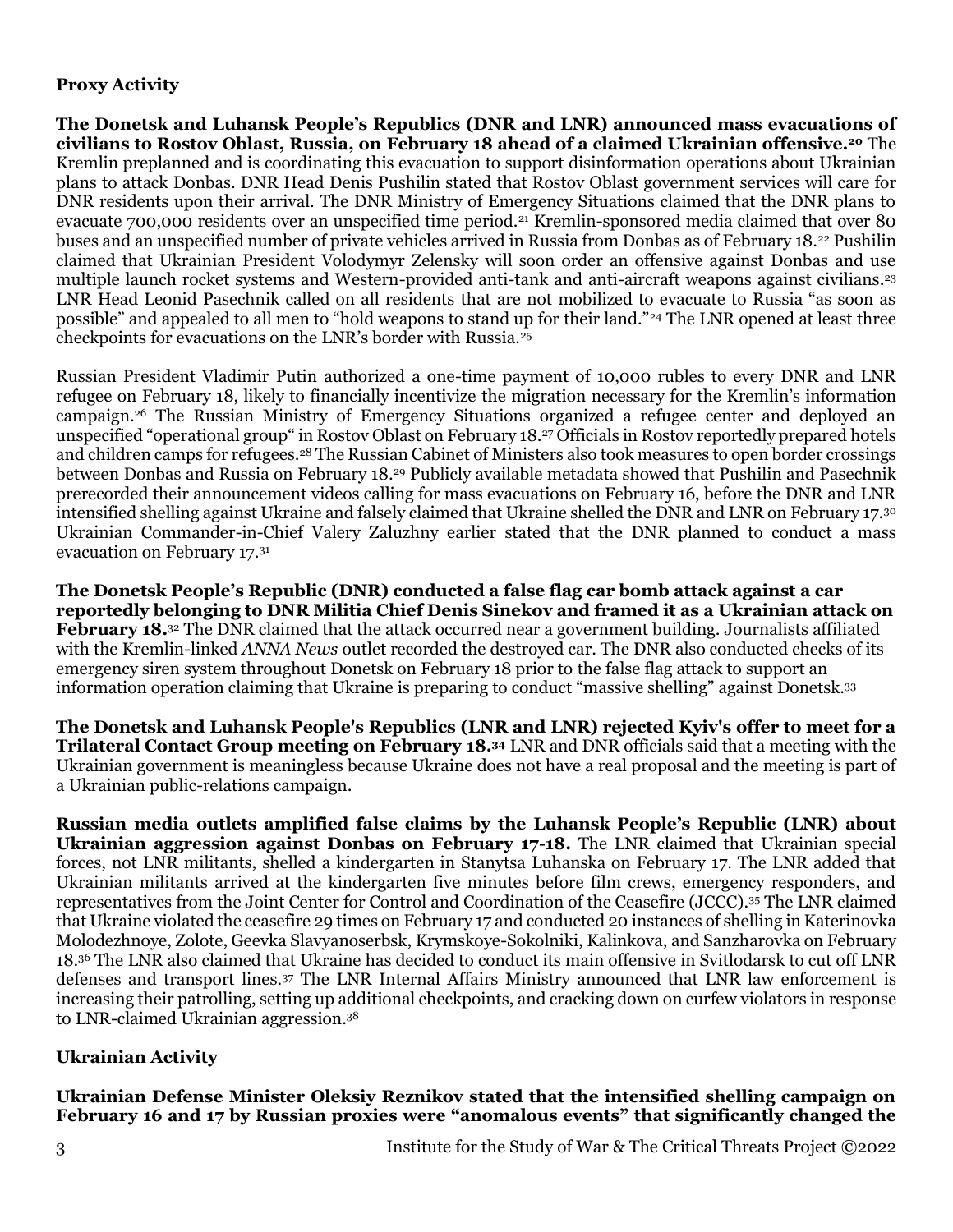**security situation in Ukraine on February 18.<sup>39</sup>** Reznikov reiterated that the Ukrainian Ministry of Defense assesses that the probability of a "large-scale escalation" is low. Reznikov said that Ukraine's main task at this time is to "curb this anomaly so that it does not become a prologue to escalation." Reznikov stated that Ukrainian officials do not observe any Russian force withdrawals despite Russian claims. Reznikov stated that Ukraine's Defense Ministry counts 149,000 Russian military personnel near Ukraine, including naval and air forces. Reznikov stated that Ukraine's military attaché in Belarus will observe the main culminating events of the Union Resolve 2022 exercises in Belarus to lower tensions on February 19. Reznikov reiterated that Ukraine does not seek to use force to resolve the war in Donbas and appealed to Ukrainians living in occupied Donbas to not fear Ukraine. Reznikov restated development goals for the Ukrainian military, including elevating Ukraine's military to NATO standards at the operational level, improving military logistics, increasing the size of Ukraine's military to 100,000 personnel by 2025, abolishing conscription by 2024, raising defense spending to 3 percent of its GDP, increasing military salaries, and elongating servicemen's contracts to at least 10 years.

**The Ukrainian Ministry of Defense (MoD) stated that Russian proxies injured two civilians and two Ukrainian servicemen in Donbas on February 18.<sup>40</sup>** The MoD reported 33 instances of shelling in Chermalyk, Pishchane, Pivdenne, Shumy, Vodyane, Opytne, Hnutove, Nevel's'ke, Svitlodars'k, Luhans'ke, Verkhn'otoretsk'ke, Mironivsk'kiy, and Niu-York in Donetsk Oblast and in Nyzhn'oteple and Troitske in Luhansk Oblast. Ukrainian Commander-in-Chief Valery Zaluzhny also reported that Russian proxies fired artillery at a United Nations (UN) humanitarian convoy of 12 vehicles in Schastia, Luhansk Oblast.<sup>41</sup> The MoD stated that Kremlin-sponsored media outlets deliberately edited a video of their February 17 shelling of a kindergarten in Stanytsa Luhansnka, Luhansk Oblast, to present Ukrainian forces as the aggressor.<sup>42</sup> The Ukrainian MoD said that Russian outlets changed their narrative from claiming that Kyiv staged a shelling against the kindergarten to openly accusing Ukrainian forces of actually firing at the kindergarten.<sup>43</sup>

**Ukraine's Main Military Intelligence Directorate (GUR) called on residents of Donetsk Oblast to not use public transportation and remain indoors due to bomb threats in occupied Donetsk on February 18.<sup>44</sup>** The GUR reported that Russian intelligence services are mining Donetsk civilian infrastructures to stage a provocation and further destabilize situation in Donbas.

**Ukrainian Joint Forces Operation Commander Oleksandr Pavlyuk stated that the Donetsk People's Republic (DNR) fired 32 122 mm shells at a kindergarten and other structures in Stanytsia, Luhansk Oblast on February 17.**<sup>45</sup> Pavlyuk stated that Russian proxy forces shelled Ukrainian positions 49 times, 39 of which used artillery systems prohibited by the Minsk II Accords. Pavlyuk maintained that Russia and its proxies seek to commit atrocities against the people of Ukraine and that such violence is a part of a larger military and information campaign. Pavlyuk called on international media to document the atrocities committed by Russian and Russian-backed forces while denying Russian claims of "genocide."

**Ukrainian Foreign Minister Dmytro Kuleba stated that Russian and Russian proxy allegations that Ukraine is preparing to conduct offensive actions against chemical production facilities in Donbas are disinformation on February 18.<sup>46</sup> Kuleba reiterated Kyiv's commitment to reaching a** diplomatic – not military – solution to the war in Donbas.

**Ukrainian Defense Minister Oleksiy Reznikov discussed the growing threat of Russian military aggression against Ukraine at the NATO defense ministerial meeting in Brussels on February 18. <sup>47</sup>** Reznikov said that NATO officials discussed involving Ukraine in strengthening cybersecurity and jointly countering misinformation. Reznikov noted that several NATO defense ministers invited Ukraine and Georgia to join NATO summit in Madrid in June 2022. Reznikov also informed NATO about the proxy shelling of a kindergarten in Stanytsa Luhanska, Luhansk Oblast, on February 17.

**Ukraine's delegation to the United Nations asked the United Nations Security Council (UNSC) to discuss Russian proxy shelling of Stanitsa Luhanska and condemned Russia's "hybrid war" against Ukraine on February 17.**<sup>48</sup> Ukraine's delegation condemned the Russian Duma's proposal to recognize the Donetsk and Luhansk People's Republics as "tantamount to [Russia's] deliberate withdrawal from the [Minsk II Accords]." The delegation called on Russia to take a "constructive stance" on making progress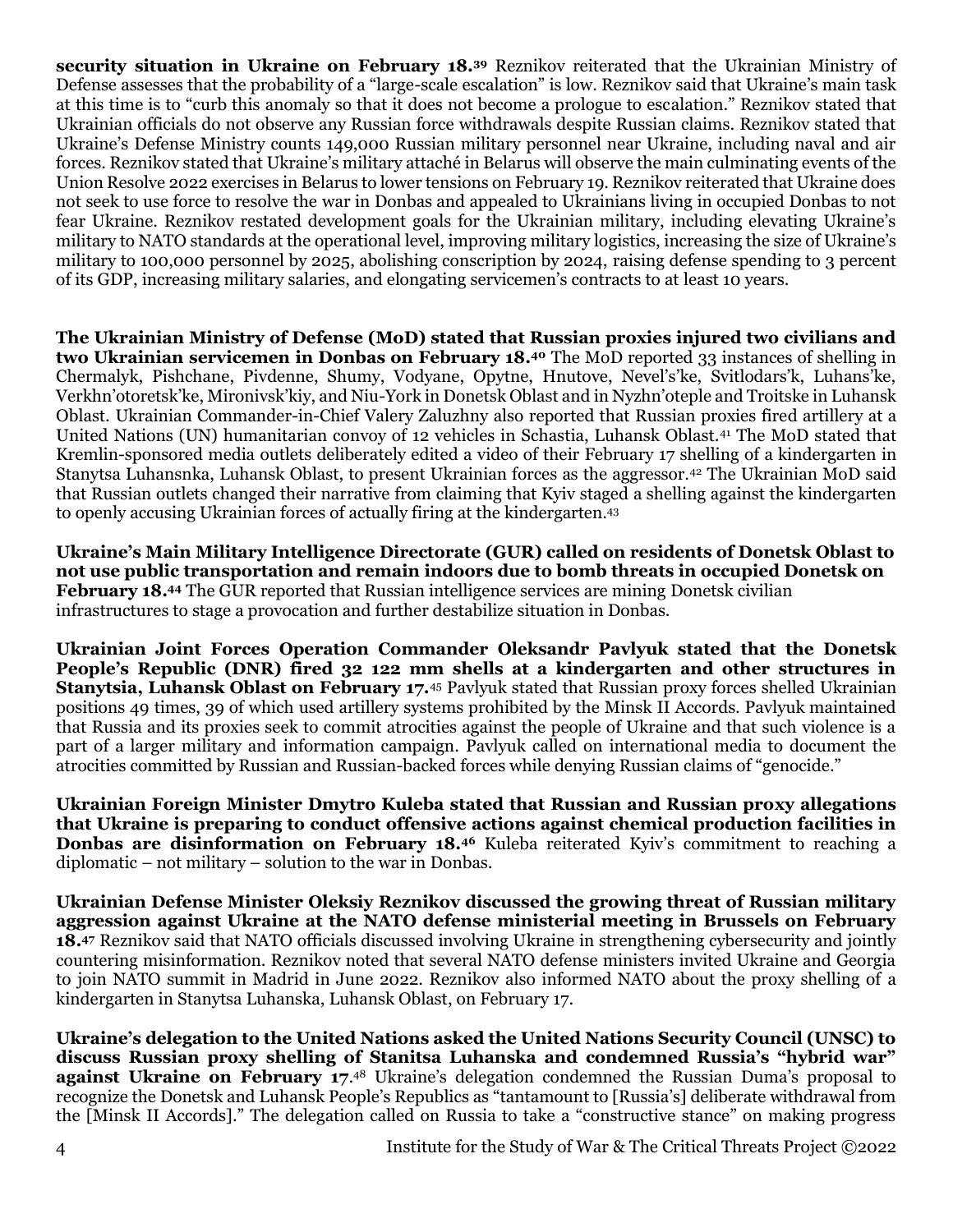within existing agreements and warned that Russia would bear full responsibility for the collapse of the Minsk II Accords.

**Ukrainian President Volodymyr Zelensky advocated for the creation of a "global [security] document" guaranteeing Ukraine's security in an interview with** *RBK Ukraine* **on February 17**. 49 Zelensky called for the document to include security guarantees for Ukraine and to be implemented by "all world leaders." He said that the objective of the document should be to support the financing, training, and rehabilitation of Ukraine's armed forces. Zelensky reiterated that it is in the international community's interest to strengthen Ukraine's military because Ukraine protects Europe more broadly by deterring "any further [Russian] encroachment."

## **US Activity**

**US President Joe Biden said on February 18 that he is "convinced" that Russian President Vladimir Putin has decided to invade Ukraine in the "coming days" and will target Kyiv**. <sup>50</sup> He stated that Russia and Russian proxies in Donbas increased disinformation and likely "false flag" attacks to frame Ukraine as the aggressor. Biden emphasized that the United States and its allies will defend NATO territory and their collective security and will continue to support Ukraine with diplomatic and lethal aid. Biden called on Russia to keep diplomatic options open and warned that Russia will face economic sanctions and global outrage for escalating its aggression.

**United States Ambassador to the Organization for Security and Cooperation in Europe (OSCE) Michael Carpenter stated that Russia increased its troop deployments from approximately 100,000 personnel as of January 30 to approximately 169,000 to 190,000 personnel as of February 18 despite publicly announcing troop withdrawals.**<sup>51</sup> This figure includes Russian forces deployed in Belarus and occupied Crimea. Carpenter stated that the US Government assesses that the Kremlin deployed amphibious assault landing ships of Russia's Baltic Sea Fleet and Northern Sea Fleet to the Black Sea to augment Black Sea Fleet forces but did not specify that this deployment was in order to support an offensive. Carpenter noted that the Russian government continues to plan to fabricate pretexts to justify an invasion of Ukraine. Carpenter stated that Russia continues to conduct cyber operations against the Ukrainian defense and banking sectors. Carpenter accused Russia of violating the OSCE Vienna Document of 2011 for its unwillingness to credibly explain or properly notify European neighbors about Russia's military buildups under the rubric of training exercises.

**US Defense Secretary Lloyd Austin and Russian Defense Minister Sergei Shoigu discussed Russia's military buildup near Ukraine on February 18.<sup>52</sup>** Austin called for "de-escalation, the return of Russian forces surrounding Ukraine to their home bases, and a diplomatic resolution." *TASS* reported that the Russian Ministry of Defense said that the United States initiated the call to discuss "international security issues of mutual interest" without providing more details.<sup>53</sup>

*Foreign Policy* **reported on February 18 that four anonymous US intelligence officials stated that Russia is drafting a "kill list" targeting Ukrainian politicians and other prominent individuals in case of a Russian invasion of Ukraine.**<sup>54</sup> US intelligence sources said that Russia may either arrest or assassinate prominent political figures, anti-corruption activists, and Belarusian and Russian dissidents living in Ukraine.

**US Vice President Kamala Harris and NATO Secretary General Jens Stoltenberg emphasized US, NATO, and European commitments to opposing Russia's military buildup at the Munich Security Conference on February 18.**<sup>55</sup> Harris emphasized NATO's commitment to Ukrainian sovereignty and desire to engage in open dialogue with Russia. Harris stated that the US is committed to inflicting severe economic sanctions should Russia engage in aggressive action against Ukraine.

**United States Secretary of Defense Lloyd Austin and Polish Defense Minister Mariusz Blaszczak discussed US-Polish security cooperation in Warsaw on February 18.**<sup>56</sup> Austin commended Poland for serving as a model NATO ally and devoting 2 percent of its national budget to modernizing Poland's military.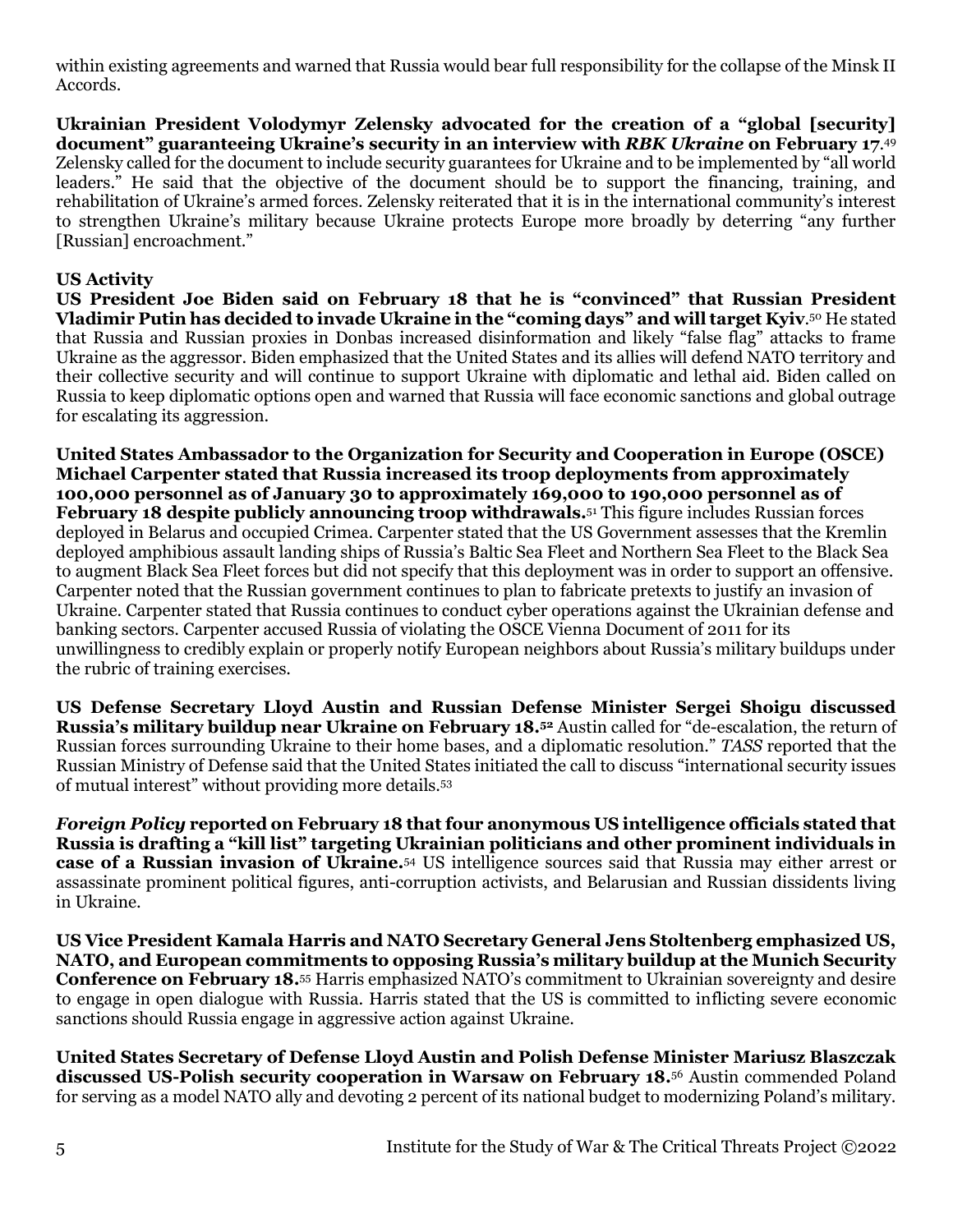Austin and Blaszczak reiterated that the entire NATO alliance stands in solidarity with Ukraine and will continue to work to overcome any challenge to peace and stability in Europe.

*The Washington Post* **reported on February 17 that Russia's February 15 claim that it began withdrawing elements of the Western and Southern Military Districts was deliberate disinformation to hide additional deployments toward Ukraine's borders.**<sup>57</sup> *The Washington Post*  reported that four anonymous US officials said they had received "credible information that Russia's claims may be part of a disinformation campaign designed to mislead" the United States. The Russian Defense Ministry released videos claiming to depict tanks and heavy equipment redeploying from areas near Ukraine after announcing force redeployments on February 15. <sup>58</sup>

**US Secretary of State Antony Blinken stated on February 17 he plans to meet with Russian Foreign Minister Sergey Lavrov in an undetermined location in Europe next week (February 20 to 27) provided there is no further Russian invasion of Ukraine.**<sup>59</sup> Blinken stated that the US continues to track Russian efforts to fabricate claims to justify an invasion of Ukraine. The US Department of State reported that these claims may include terrorist bombings, discovery of mass graves, or chemical weapons attacks.

**US Secretary of State Antony Blinken spoke with Polish Foreign Minister Zbigniew Rau on February 17.<sup>60</sup> Blinken expressed support for Rau's initiative to launch a Renewed European Security** Dialogue at the Organization for Security and Cooperation in Europe (OSCE) to facilitate diplomacy with Russia. Blinken thanked Rau for Poland's assistance with US citizens leaving Ukraine and reiterated his support for Ukraine's sovereignty.

**US President Joe Biden and Italian Prime Minister Mario Draghi discussed ongoing diplomatic and deterrence efforts in response to Russia's military escalation at the Ukrainian border on February 17.<sup>61</sup>** Biden and Draghi reiterated their commitment to Ukraine's sovereignty and their readiness to impose severe economic costs against Russia if it further invades Ukraine.

## **NATO Activity**

**NATO Secretary General Jens Stoltenberg stated that NATO has not observed signs of any Russian force withdrawal or de-escalation during his opening remarks at a NATO defense ministerial meeting on February 17**. <sup>62</sup> Stoltenberg stated that NATO is devoted to continuing strong political and practical support for both Ukraine and Georgia.<sup>63</sup> Stoltenberg stated that NATO will continue to work towards finding a diplomatic and political solution with Moscow. Ukrainian Defense Minister Oleksiv Reznikov participated in this ministerial and said that the NATO defense ministers praised Ukraine's restraint and commitment towards political and diplomatic solutions.<sup>64</sup> Stoltenberg welcomed European allies increasing their presence in NATO's east and emphasized NATO's unity in combatting Russia's aggressive actions.

#### **Other International Organization Activity**

**N/A**

# **Individual Western Allies' Activity**

**German Foreign Minister Annalena Baerbock stated that Germany is prepared to pay a high economic price and suggested that the Nord Stream 2 pipeline will not materialize if Russia invades Ukraine during the Munich Security Conference on February 18.**<sup>65</sup> Baerbock stated that NATO is not going to negotiate over Ukraine's head. <sup>66</sup> The German government had refrained from explicitly mentioning targeting Nord Stream 2 as part of its sanctions against Russia for a renewed offensive against Ukraine prior to the Munich Security Conference on February 18. The Kremlin has not responded to Baerbock's statement as of February 18.

#### **Estonia delivered an unspecified number of Javelin anti-tank systems to Kyiv, Ukraine, on February 18.67**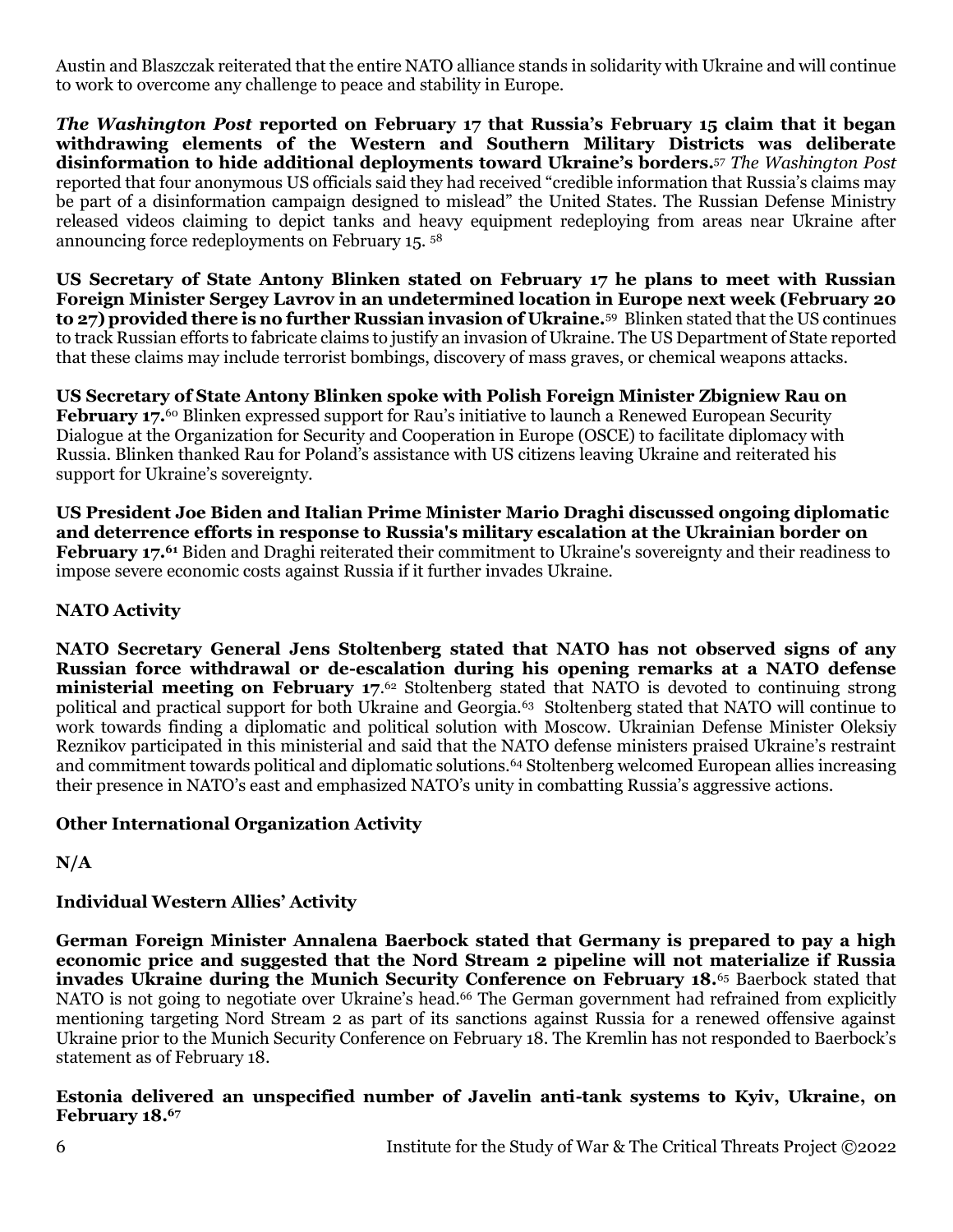**Lithuania's Foreign Ministry called on Lithuanian citizens to leave Ukraine immediately on February 17.<sup>68</sup>** The ministry noted that the Russian military aggression may make it "impossible to leave the country." The ministry also recommended Lithuanian citizens not travel to Belarus.

**UK Minister of State for Europe and North America James Cleverly gave a statement on Russia's military build near Ukrainian borders at the United Nations Security Council on February 17.**<sup>69</sup> Cleverly reiterated UK support for the implementation of the Minsk II Accords and Ukrainian sovereignty. Cleverly condemned the Russian State Duma's request that Russian President Vladimir Putin recognize the Donetsk and Luhansk People's Republics as independent and called on Russian authorities to reject that request. Cleverly called on Russia to engage in diplomatic processes to resolve the situation peacefully and "stand down" all its troops. Cleverly emphasized that if Russia chose to launch an attack, Russia would be met with "strength" and significant sanctions.

#### **Belarusian Activity**

**Russian President Vladimir Putin and Belarusian President Alexander Lukashenko discussed unspecified joint responses to falsely claimed Western aggression on February 18.** <sup>70</sup> Lukashenko stated that Russia and Belarus are "on the verge of a conflict" with the West and need "to look for possible ways to repel a possible [Ukraine-based] attack." Putin noted that both leaders will "collectively take all necessary measures to ensure the security of the two countries in light of the growing NATO military activity on the Union States' external borders." Putin stated that he and Lukashenko discussed the contents of his latest interactions with Western leaders and claimed that the US and NATO did not "adequately perceive" Russia's security demands. Lukashenko stated that Belarus and Russia will continue to conduct joint military exercises and will respond to the West via military exercises or diplomatic channels.

Putin noted that both leaders may jointly preside over unspecified military exercises on February 19, which Kremlin spokesperson Dmitry Peskov later confirmed would be Russia's strategic nuclear missile GROM exercises. Putin claimed that the "Union Resolve-2022" exercises did not "threaten anyone." Putin additionally claimed that Ukraine systematically violates human rights in Donbas. Putin claimed that Kyiv will "restore civil peace in Ukraine and lift tensions" if it implements the Minsk II Accords and negotiates with representatives of the Donetsk and Luhansk People's Republics (DNR and LNR). Putin accused Kyiv of sabotaging efforts to grant the DNR and LNR greater legal autonomy, grant amnesty to proxy fighters, and hold Ukrainian elections in the DNR and LNR. Lukashenko claimed that he and Putin have never discussed an invasion of Ukraine and accused the West of "frightening the whole world," pushing Ukraine toward a provocation in Donbas, and conducting a hybrid war against Russia and Belarus. Putin said that the West will introduce sanctions against Russia and Belarus regardless of the situation in Ukraine to slow down Russian and Belarusian development. Putin warned that US allies will face economic consequences after imposing sanctions upon the Kremlin. Lukashenko also announced that Putin ordered the construction of a port in Leningrad Oblast to transport Belarusian fertilizers to help offset Western sanctions.

**Russian and Belarusian forces continued the joint Russia-Belarus Union Resolve 2022 exercises at various training grounds in Belarus on February 18.** The Belarusian Armed Forces practiced live-fire counterattacks under cover from air attacks carried out by a mock enemy at the Gozhsky Training Ground in Grodno, Belarus.<sup>71</sup> Unspecified Belarusian special operations forces practiced landing measures and practiced destroying an enemy force at the Brest Training Ground.<sup>72</sup> Russian Naval Infantry of the Eastern Military District worked alongside mechanized Belarusian units to hold a defensive line during a simulated battle at the Obuz-Lesnovsky Training Ground in Baranovichi, Belarus.<sup>73</sup> Belarusian servicemen conducted counter-sabotage and counter-reconnaissance exercises in unspecified locations in the Gomel Oblast.<sup>74</sup> Pantsir-S (surface to air missile) elements of the Russian Eastern Military District conducted electronic fires and covered troops in an air defense exercise in Luninets.<sup>75</sup> Two Tu-22 strategic bombers of the Russian Aerospace Forces additionally patrolled Belarusian airspace.<sup>76</sup>

#### **Other International Activity**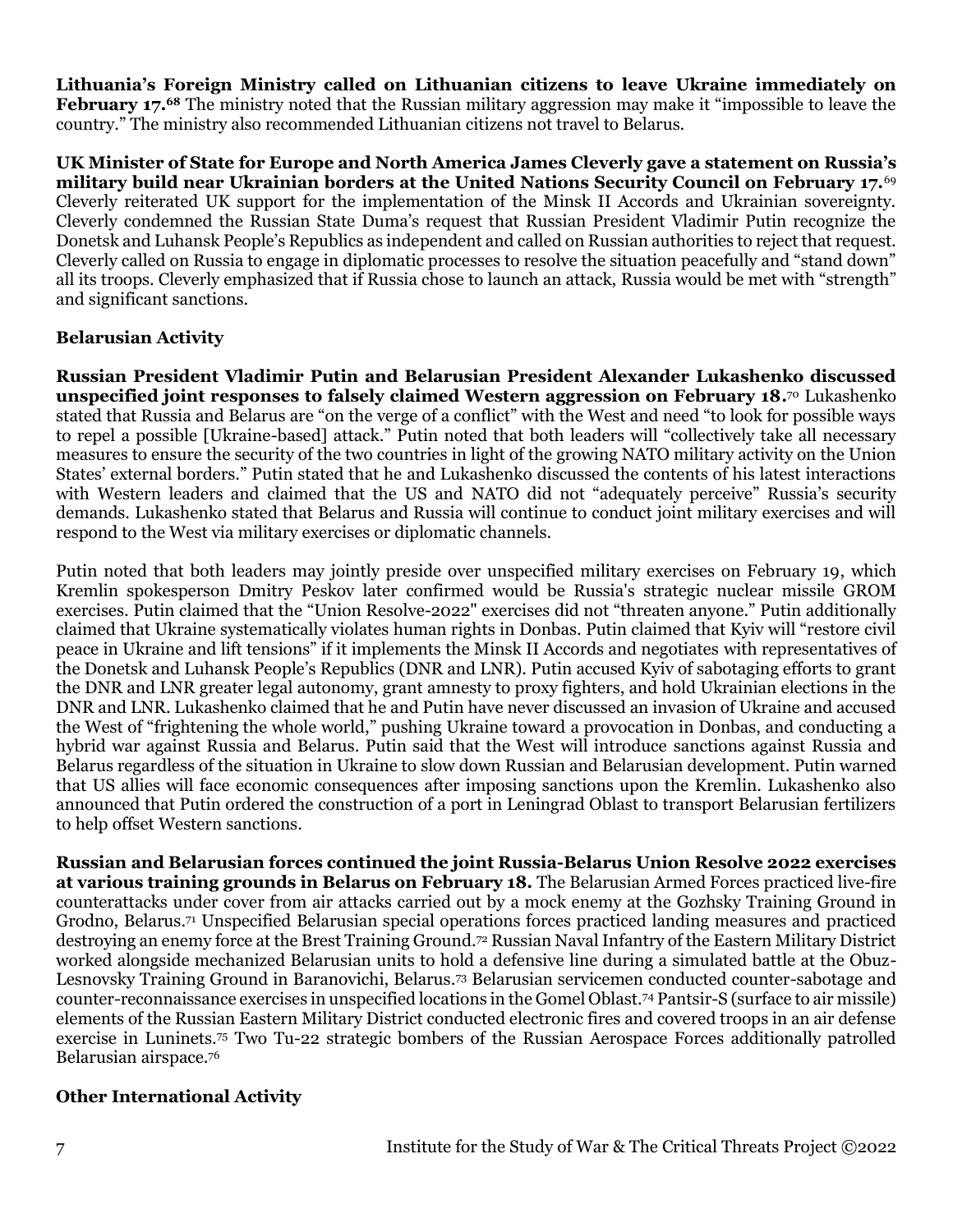## **N/A**

 https://function.mil dot ru/news\_page/country/more.htm?id=12409465@egNews; https://function.mil dot ru/news\_page/country/more.htm?id=12409527@egNews https://function.mil dot ru/news\_page/country/more.htm?id=12409467@egNews https://function.mil dot ru/news\_page/country/more.htm?id=12409519@egNews http://council dot gov.ru/events/main\_themes/133383/ https://tass dot ru/armiya-i-opk/13753399  $6 \text{ https://www.ntv dot ru/novosti/2679519/};$ https://ria dot ru/20220218/genotsid-1773672722.html?chat\_room\_id=1773672722 https://tass dot ru/politika/13755081; https://mid dot ru/ru/foreign\_policy/news/1799410/; https://mid dot ru/ru/foreign\_policy/news/1799410/ https://tass dot ru/politika/13754675; https://mid dot ru/ru/foreign\_policy/news/1799410/ https://www dot mid.ru/ru/foreign\_policy/news/1799343/ https://www dot mid.ru/ru/foreign\_policy/news/1799343/; https://tass dot ru/politika/13754435  $11 \text{ https://tass dot ru/politika/13754435}$  https://www dot mid.ru/ru/foreign\_policy/news/1799343/ http://kremlin dot ru/events/president/news/67803 https://mfa dot gov.by/press/news\_mfa/afe31a9506766f8f.html <sup>15</sup> https://mid dot ru/ru/foreign\_policy/news/1799434/ https://tass dot ru/politika/13751099 https://mobile.twitter.com/MajeedGly/status/1494367081072152576; https://www dot mid.ru/ru/foreign\_policy/news/1799287/;  $18 \text{ https://www dot mid.ru/ru/foreign-policy/news/1799279/};$  https://twitter.com/Dpol\_un/status/1494343759093542914?s=20&t=7Jpv\_QeSeFRfZFF7Qo-7ow; https://mobile.twitter.com/Dpol\_un/status/1494343761463332870 https://tass dot ru/mezhdunarodnaya-panorama/13758699 https://tass dot ru/mezhdunarodnaya-panorama/13760761 https://tvzvezda dot ru/news/20222182238-N0yfZ.html; https://tass dot ru/obschestvo/13761541 https://tass dot ru/mezhdunarodnaya-panorama/13756493; https://ria dot ru/20220218/donbass-1773675185.html; https://tass dot ru/mezhdunarodnaya-panorama/13760533 https://tass dot ru/mezhdunarodnaya-panorama/13757683 https://tass dot ru/mezhdunarodnaya-panorama/13760077 http://kremlin dot ru/events/president/news/67810 https://tass dot ru/obschestvo/13759699; https://tvzvezda dot ru/news/20222182234-N1oIM.html https://tass dot ru/obschestvo/13759699 https://tass dot ru/ekonomika/13760133 https://twitter.com/maxseddon/status/1494743518040010755?s=20&t=ySiC2BF7UzYs0h4xeKMRVg https://www.facebook.com/CinCAFU/posts/250228707272622 https://tass dot ru/mezhdunarodnaya-panorama/13759585; https://twitter.com/GlasnostGone/status/1494744697134370816; https://twitter.com/expatua/status/1494711720014716938 https://tass dot ru/proisshestviya/13760011 https://tass dot ru/mezhdunarodnaya-panorama/13758881 https://tass dot ru/mezhdunarodnaya-panorama/13757241 https://tass dot ru/mezhdunarodnaya-panorama/13749787; https://tass dot ru/mezhdunarodnayapanorama/13750283; https://tass dot ru/mezhdunarodnaya-panorama/13750927; https://tass dot ru/mezhdunarodnaya-panorama/13758967 https://tass dot ru/mezhdunarodnaya-panorama/13752117 https://tass dot ru/mezhdunarodnaya-panorama/13758583 https://www dot mil.gov.ua/news/2022/02/18/vistup-ministra-oboroni-ukraini-oleksiya-reznikova-na-godini-zapitando-uryadu/; https://www dot ukrinform.net/rubric-defense/3406644-no-pullback-of-russian-troops-from-ukraineborder-reznikov.html; https://www dot pravda.com.ua/news/2022/02/18/7324458/ https://www dot mil.gov.ua/news/2022/02/18/zvedennya-pro-situacziyu-v-rajoni-provedennya-operaczii-obednanihsil-stanom-na-1100-18-lyutogo-2022-roku/ https://www dot mil.gov.ua/news/2022/02/18/zvedennya-pro-situacziyu-v-rajoni-provedennya-operaczii-obednanihsil-stanom-na-1100-18-lyutogo-2022-roku/; https://www dot mil.gov.ua/news/2022/02/18/rosijski-okupaczijni-vijskaobstrilyali-gumanitarnij-konvoj-chervonogo-hresta-i-kpvv-shhastya/ https://www dot mil.gov.ua/news/2022/02/17/roszmi-spotvoryuyut-fakti-pro-obstril-ditsadka-na-luganshhini/